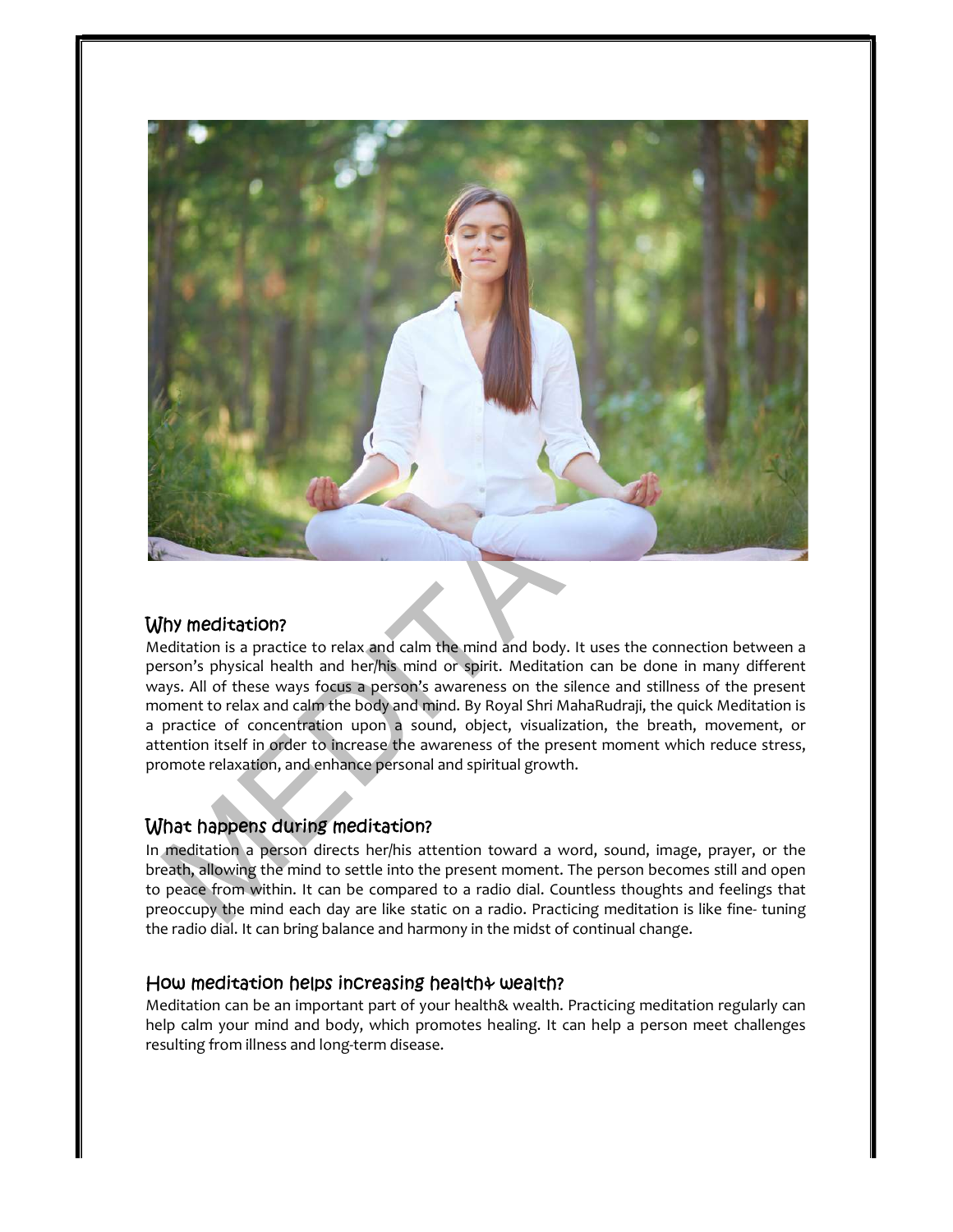### Procurement on meditation

In Royal Shri MahaRudraji's meditation center, you will get to know the how the meditation training reduces anxiety andincreases positive emotions. Meditation (mindfulness) prevents recurrences of depression. Meditation has proven helpful for the treatment of tension headaches, a skin condition called psoriasis, several cardiac (heart) conditions (high blood pressure, coronary artery disease, and carotid atherosclerosis), high cholesterol, quitting smoking, and mental health disorders. It has also been found to be associated with an increased lifespan and improved thinking abilities of older individuals, less use of medical care, and reduced medical costs in the treatment of long-term pain. Meditation is also known as Mindfulness Based Stress Reduction (MBSR) which is useful for many long-term conditions such as depression, anxiety, fibromyalgia, cancer, coronary artery disease, chronic pain, obesity, and eating disorders. Meditation can lead to increase happiness, which in turn results in a stronger immune system and less illness; and that happiness can be learned, like any other skill, using meditation.



### What is the connection between meditation and spirituality?

In addition to physical health benefits, meditation leads people to deeper levels of spiritual connection. These benefits can be healing and useful for any condition.

## Procedures/ Get Started

- Find a quiet place to sit where you won't be disturbed.
- Set aside a certain amount of time to use only for meditation. A good intention to keep in mind before you start is, "I have nowhere to go and nothing to do. For this time now,I am nobody going nowhere."
- Choose a way to signal the end of your meditation session. Some options to consider include: a timed cell phone vibration setting, an automated chime timer, a gentle knock on the door by someone who knows your meditation stop time, or a soothing grandfather clock or chime.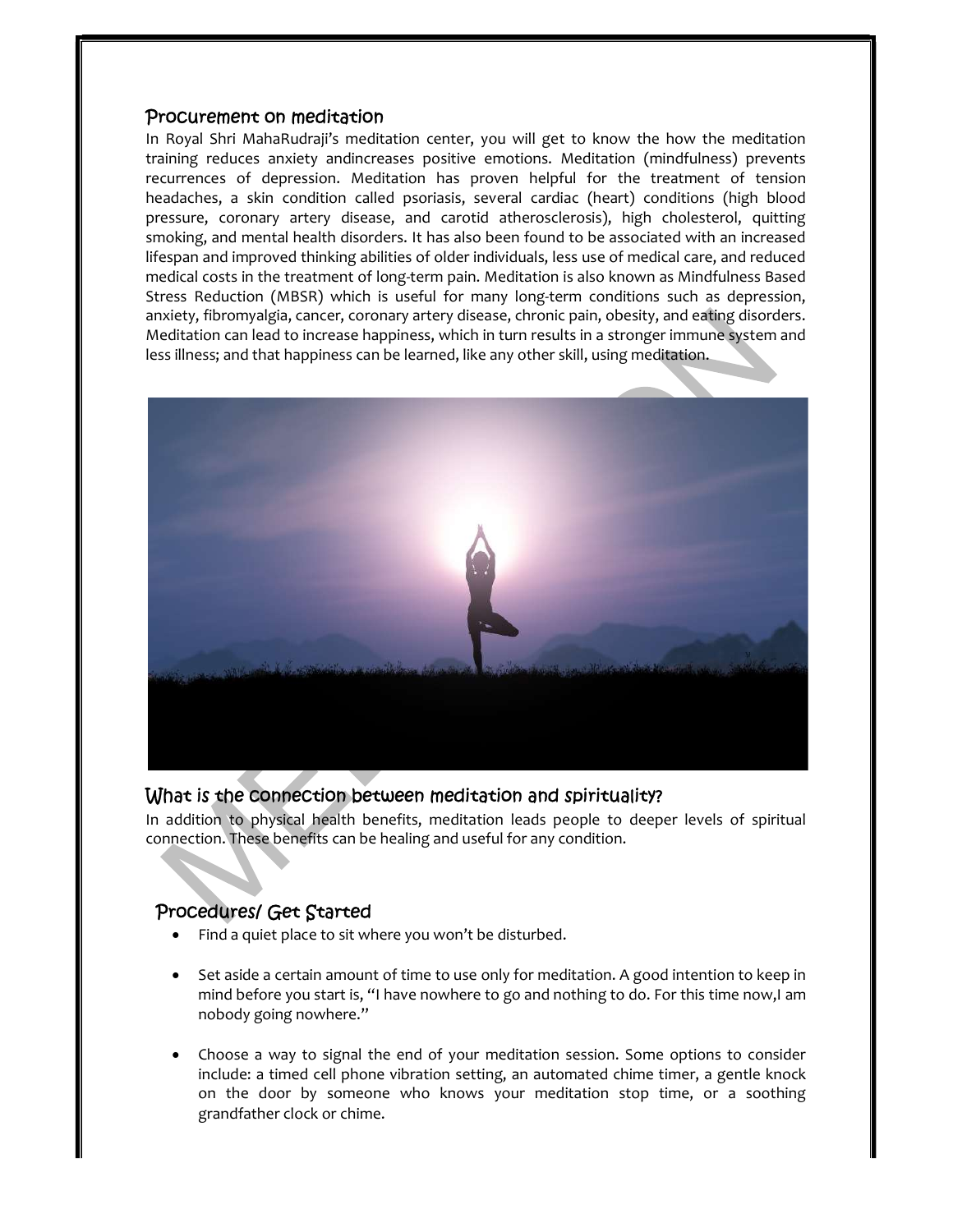- Sit in a comfortable position that you can keep for up to 20 minutes. Your back and neck should be straight. (COMFORT being emphasized). Keep your chin parallel with the floor. Rest your hands in any comfortable position. For most people, sitting in a chair with feet flat on the floor is ideal. Other positions can include crossed legs, kneeling on a bench, or straddling a cushion. Most importantly, avoid straining and be comfortable yet alert!
- With eyes open or closed, allow your gaze to settle easily. In some traditions, such as Self-Realization Fellowship, one may also direct the gaze upward, concentrating on the point between the eyebrows.

### What is mindfulness meditation?

- Mindfulness meditation (MM) is moment-by- moment focused awareness of the breath, body, mind, and environment.
- After settling comfortably allow the breath to flowing and out easily, at a natural rate. Avoid forcing either a slower or faster rate. Just let your body breathe. Focus on the natural flow of the breath. Simply feel the body breathing, concentrating on the nostrils or the rising and falling belly. You will also note pauses between breaths, changes between breathing in and breathing out, and changes in how deep you breathe and the speed of the breaths. MM is moment-by-moment non- judgmental experience of being present with whatever is happening here and now.
- When your mind wanders into thoughts, memories, daydreams, images, ideas, worries, tasks, stories, body sensations, passions, or sounds, gently return to the breath. On recognizing your mind wandering, just note, "oh well" or "that's interesting" and then go back to the breath. Be aware that this process has no beginning or end. Make NO judgment on whether you are "doing it right." Let everything go. Returning over and over again to the breath is the process itself.
- When pain and discomfort arise, notice especially how the mind quickly reacts with restless thoughts and judgments. Simply note these and all other sensations but gently return to the breath. Let go of mental stories and expectations, whether painful or pleasurable, that come to your awareness.
- At the end of the formal MM period, sit comfortably for a minute or two. Stand up slowly when ready. Non-judgmentally make note of the experience.
- MM also includes moment-by-moment awareness of what is going on inside and outside of yourself throughout the day and is not limited to formal periods of sitting meditation.

#### What other suggestions can help my meditation practice?

- Create a quiet, private space for daily meditation.
- Meditate on an empty stomach. A full belly speeds up the digestive system drawing blood flow, energy, and focus away from the mind. This can make you feel sleepy.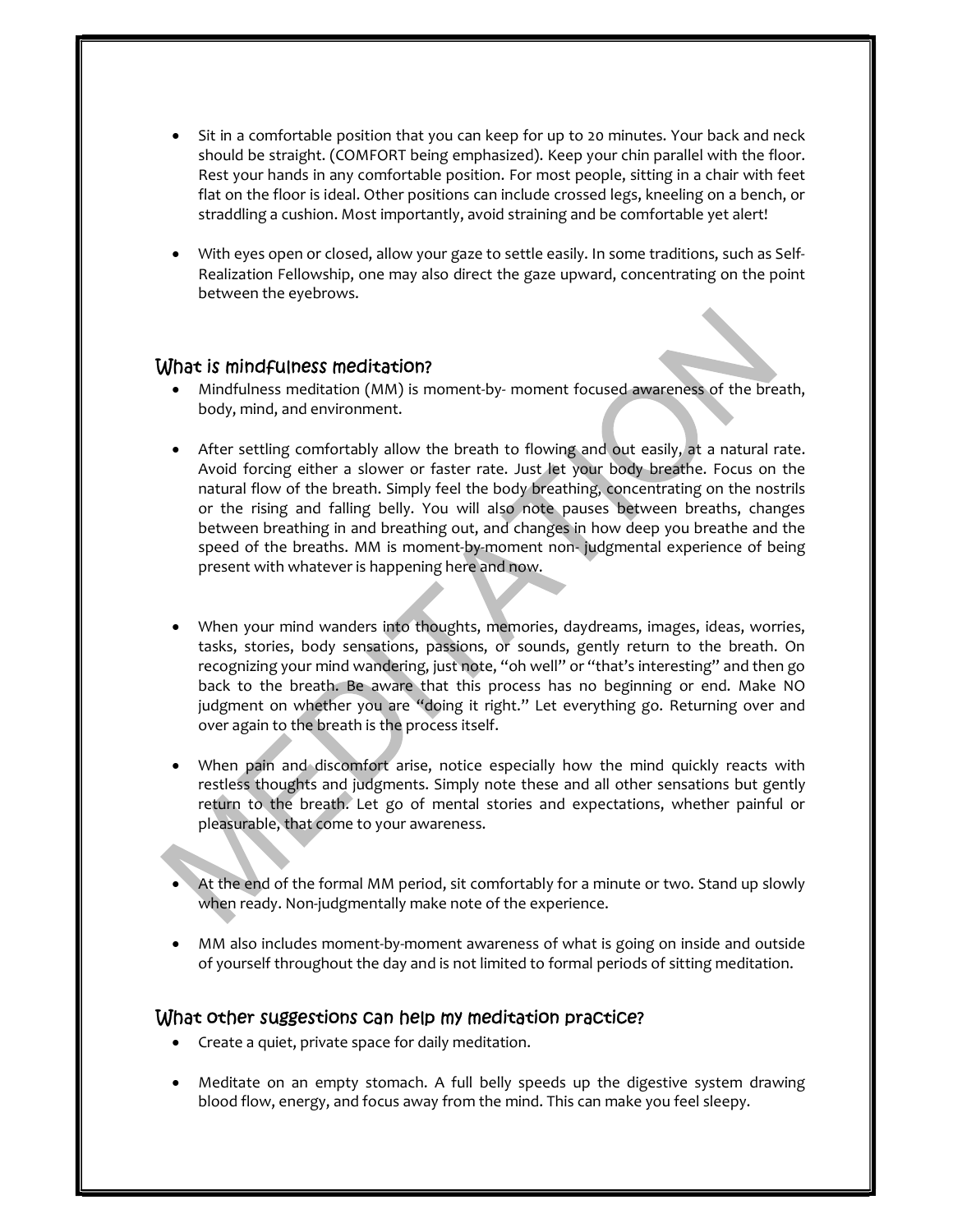- Do not meditate too long in the beginning. It's best if a beginner meditates more often for short periods of time. Emphasize quality over quantity.
- Stay with it and practice meditation on a regular basis. Progress comes through constant daily practice. In time try to meditate for 20 minutes in the morning just after rising and again before going to bed.
- Try to approach every daily task and activity with the same degree of attention and presence as in meditation.
- Meditate with others regularly. Being in a group is enjoyable and may help you continue to practice. You may also notice greater energy when meditating with others.
- Choose a form of meditation that fits with your intuition, needs, beliefs, and faith.
- Royal Shri MahaRudraji will give you the complete training.



### What can I expect?

- Keep in mind that having a goal to reach contradicts the intention and purpose of meditation, which is a continuous process of release and opening.
- The cultivation of inner resources and development is a daily life-long process. It is best supported with an attitude of honesty, patience, determination, and compassion. It is not "fast food" or immediate reward.